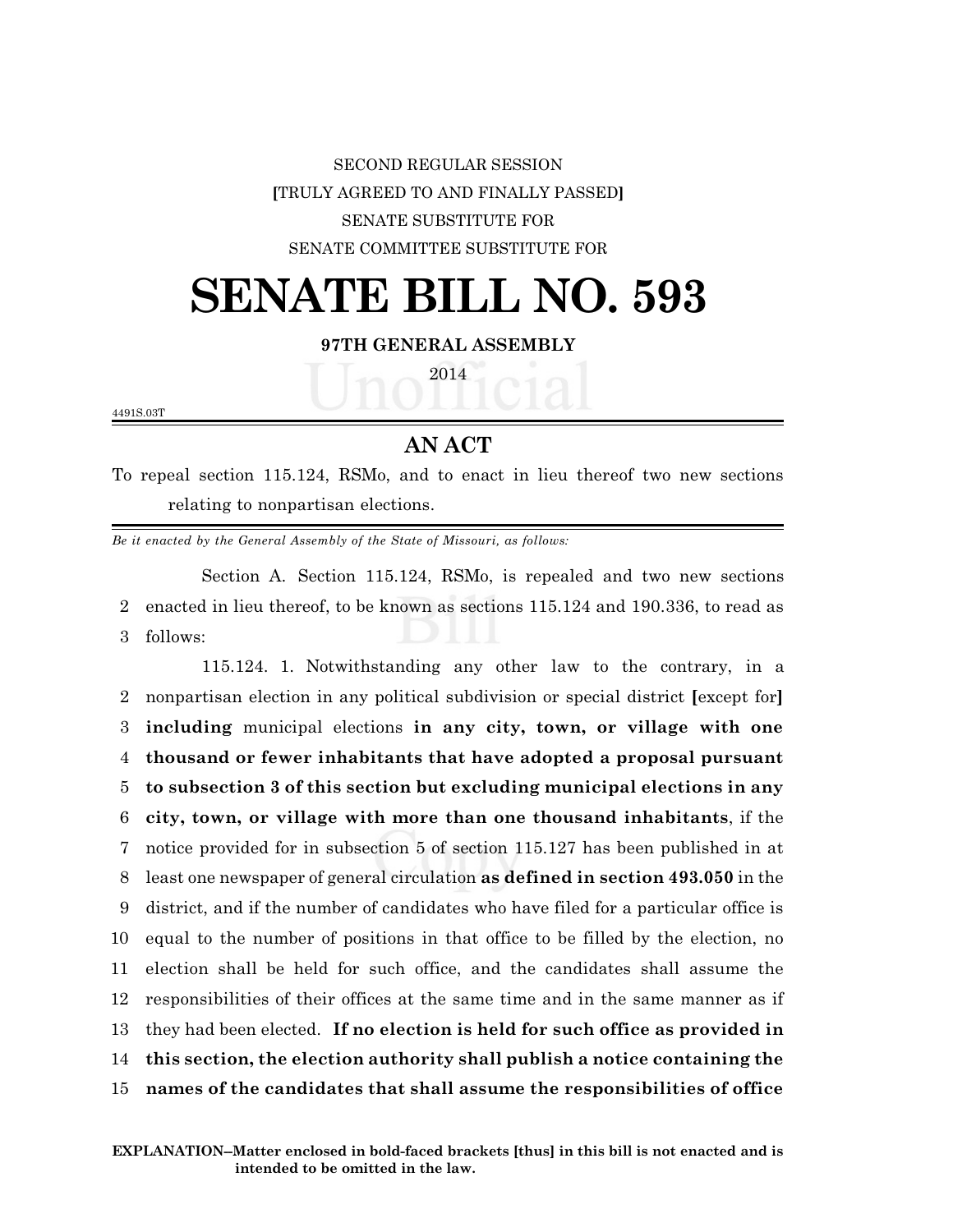**under this section. Such notice shall be published in at least one newspaper of general circulation as defined in section 493.050 in such political subdivision or district by the first of the month in which the election would have occurred, had it been contested.** Notwithstanding any other provision of law to the contrary, if at any election the number of candidates filing for a particular office exceeds the number of positions to be filled at such election, the election authority shall hold the election as scheduled, even if a sufficient number of candidates withdraw from such contest for that office so that the number of candidates remaining after the filing deadline is equal to the number of positions to be filled.

 2. The election authority or political subdivision responsible for the oversight of the filing of candidates in any nonpartisan election in any political subdivision or special district shall clearly designate where candidates shall form a line to effectuate such filings and determine the order of such filings; except that, in the case of candidates who file a declaration of candidacy with the election authority or political subdivision prior to 5:00 p.m. on the first day for filing, the election authority or political subdivision may determine by random drawing the order in which such candidates' names shall appear on the ballot. If a drawing is conducted pursuant to this subsection, it shall be conducted so that each candidate may draw a number at random at the time of filing. If such drawing is conducted, the election authority or political subdivision shall record the number drawn with the candidate's declaration of candidacy. If such drawing is conducted, the names of candidates filing on the first day of filing for each office on each ballot shall be listed in ascending order of the numbers so drawn. **3. The governing body of any city, town, or village with one thousand or fewer inhabitants may submit to the voters at any**

 **available election, a question to adopt the provisions of subsection 1 of this section for municipal elections. If a majority of the votes cast by the qualified voters voting thereon are in favor of the question, then the city, town, or village shall conduct nonpartisan municipal elections as provided in subsection 1 of this section for all nonpartisan elections remaining in the year in which the proposal was adopted and for the six calendar years immediately following such approval. At the end of such six-year period, each such city, town, or village shall be prohibited from conducting such elections in such a manner unless such a question is again adopted by the majority of qualified voters as**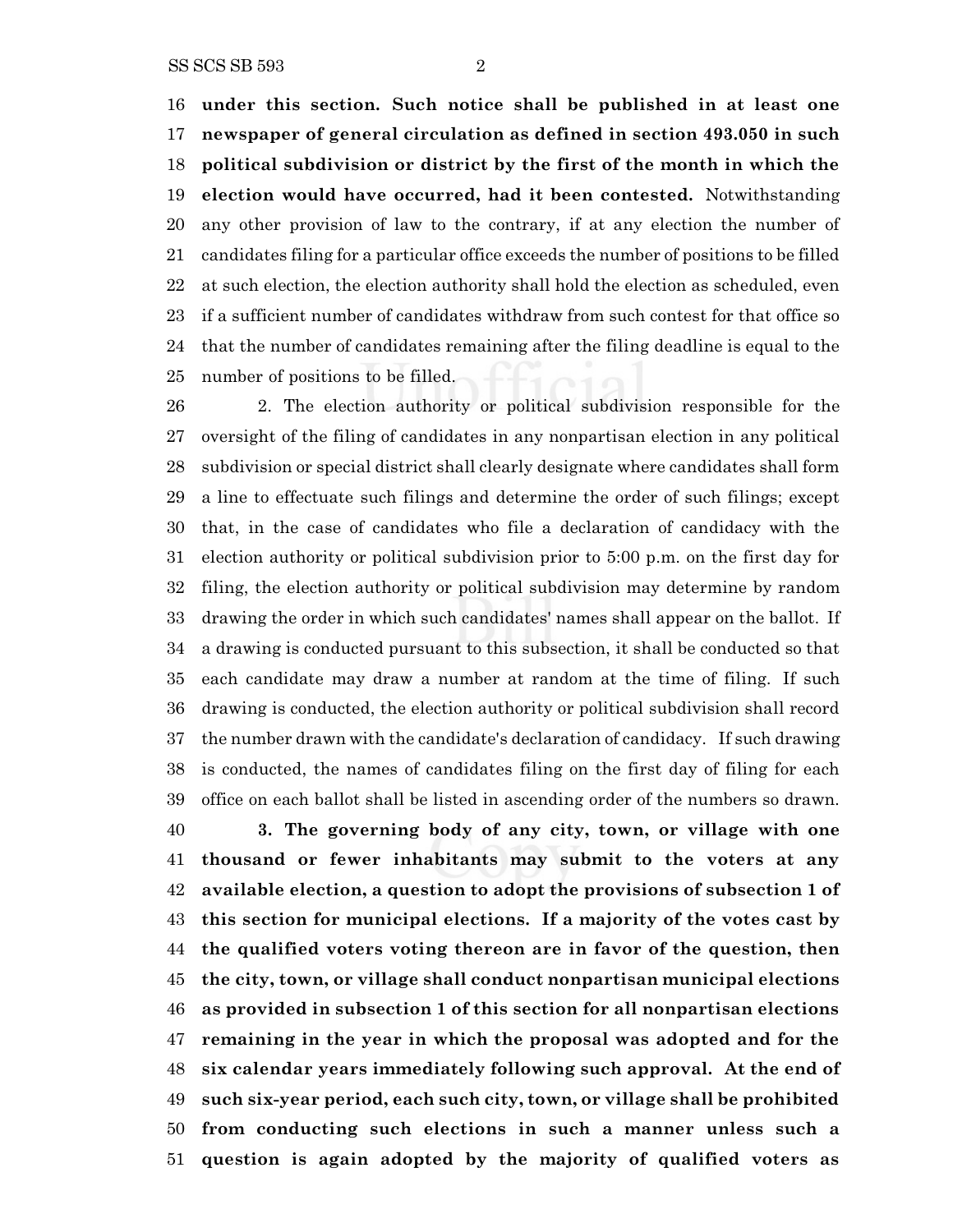**provided in this subsection.**

**190.336. 1. Each member of an emergency services board established pursuant to section 190.335 shall be subject to recall from office by the registered voters of the election district from which he or she was elected. Proceedings may be commenced for the recall of any such member by the filing of a notice of intention to circulate a recall petition under this section.**

 **2. Proceedings may not be commenced against any member if, at the time of commencement, such member:**

 **(1) Has not held office during his or her current term for a period of more than one hundred eighty days;**

 **(2) Has one hundred eighty days or less remaining in his or her term; or**

 **(3) Has had a recall election determined in his or her favor within the current term of office.**

 **3. The notice of intention to circulate a recall petition shall be served personally, or by certified mail, on the board member sought to be recalled. A copy thereof shall be filed, along with an affidavit of the time and manner of service, with the election authority, as defined in chapter 115. A separate notice shall be filed for each board member sought to be recalled and shall contain all of the following:**

**(1) The name of the board member sought to be recalled;**

 **(2) A statement, not exceeding two hundred words in length, of the reasons for the proposed recall; and**

 **(3) The names and business or residential addresses of at least one but not more than five proponents of the recall.**

 **4. Within seven days after the filing of the notice of intention, the board member may file with the election authority a statement, not exceeding two hundred words in length, in answer to the statement of the proponents. If an answer is filed, the board member shall also serve a copy of it, personally or by certified mail, on one of the proponents named in the notice of intention. The statement and answer are intended solely to be used for the information of the voters. No insufficiency in form or substance of such statements shall affect the validity of the election proceedings.**

**5. Before any signature may be affixed to a recall petition, the**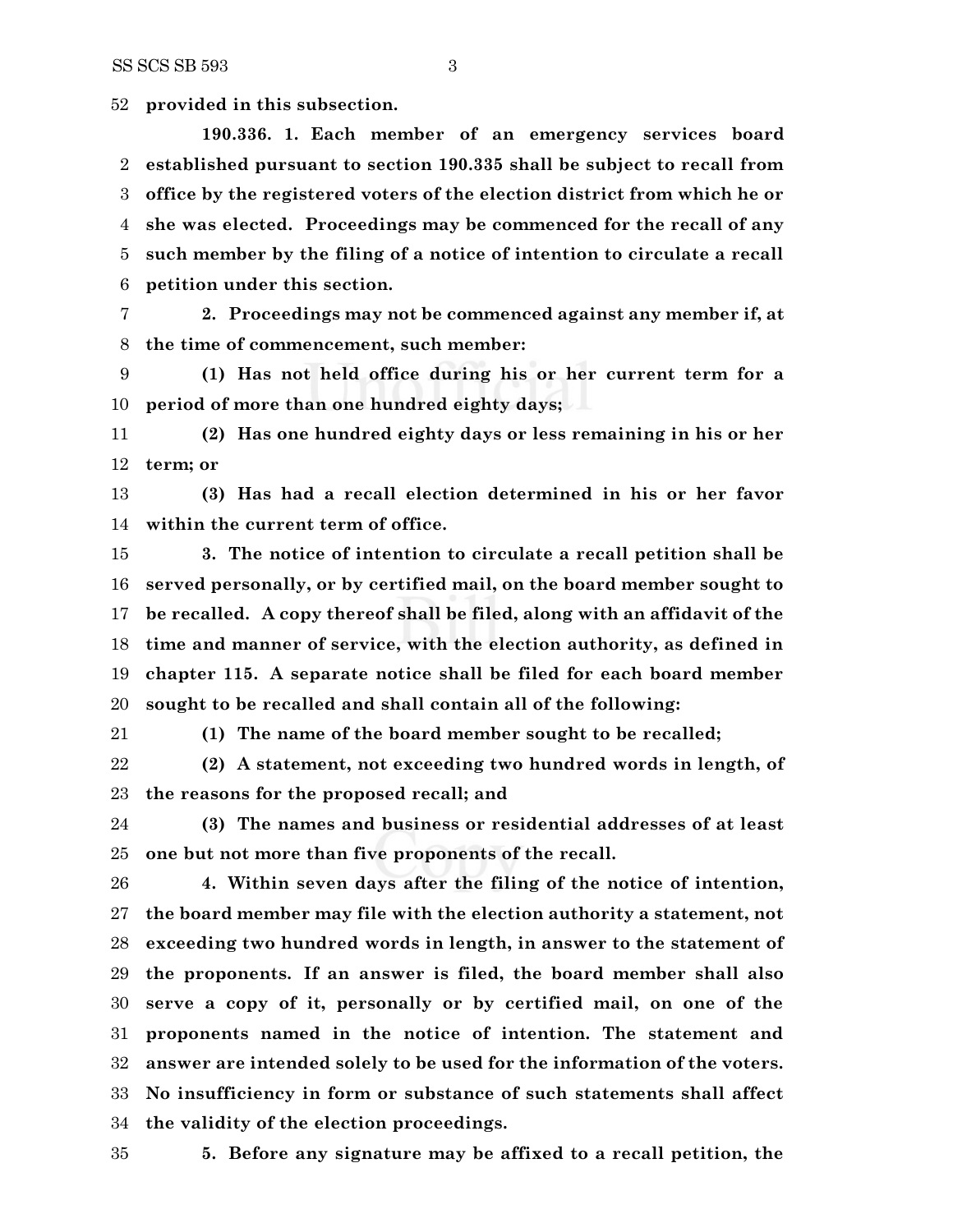**petition is required to bear all of the following:**

 **(1) A request that an election be called to elect a successor to the board member;**

 **(2) A copy of the notice of intention, including the statement of grounds for recall;**

 **(3) The answer of the board member sought to be recalled, if any exists. If the board member has not answered, the petition shall so state; and**

 **(4) A place for each signer to affix his or her signature, printed name, and residential address, including any address in a city, town, village, or unincorporated community.**

 **6. Each section of the petition, when submitted to the election authority, shall have attached to it an affidavit signed by the person circulating such section, setting forth all of the following:**

**(1) The printed name of the affiant;**

**(2) The residential address of the affiant;**

 **(3) That the affiant circulated that section and saw the appended signatures be written;**

 **(4) That according to the best information and belief of the affiant, each signature is the genuine signature of the person whose name it purports to be;**

 **(5) That the affiant is a registered voter of the election district of the board member sought to be recalled; and**

 **(6) The dates between which all the signatures to the petition were obtained.**

 **7. A recall petition shall be filed with the election authority not more than one hundred eighty days after the filing of the notice of intention.**

 **8. The number of qualified signatures required in order to recall a board member shall be equal in number to at least twenty-five percent of the number of voters who voted in the most recent gubernatorial election in such election district.**

 **9. Within twenty days from the filing of the recall petition the election authority shall determine whether the petition was signed by the required number of qualified signatures. The election authority shall file with the petition a certificate showing the results of the**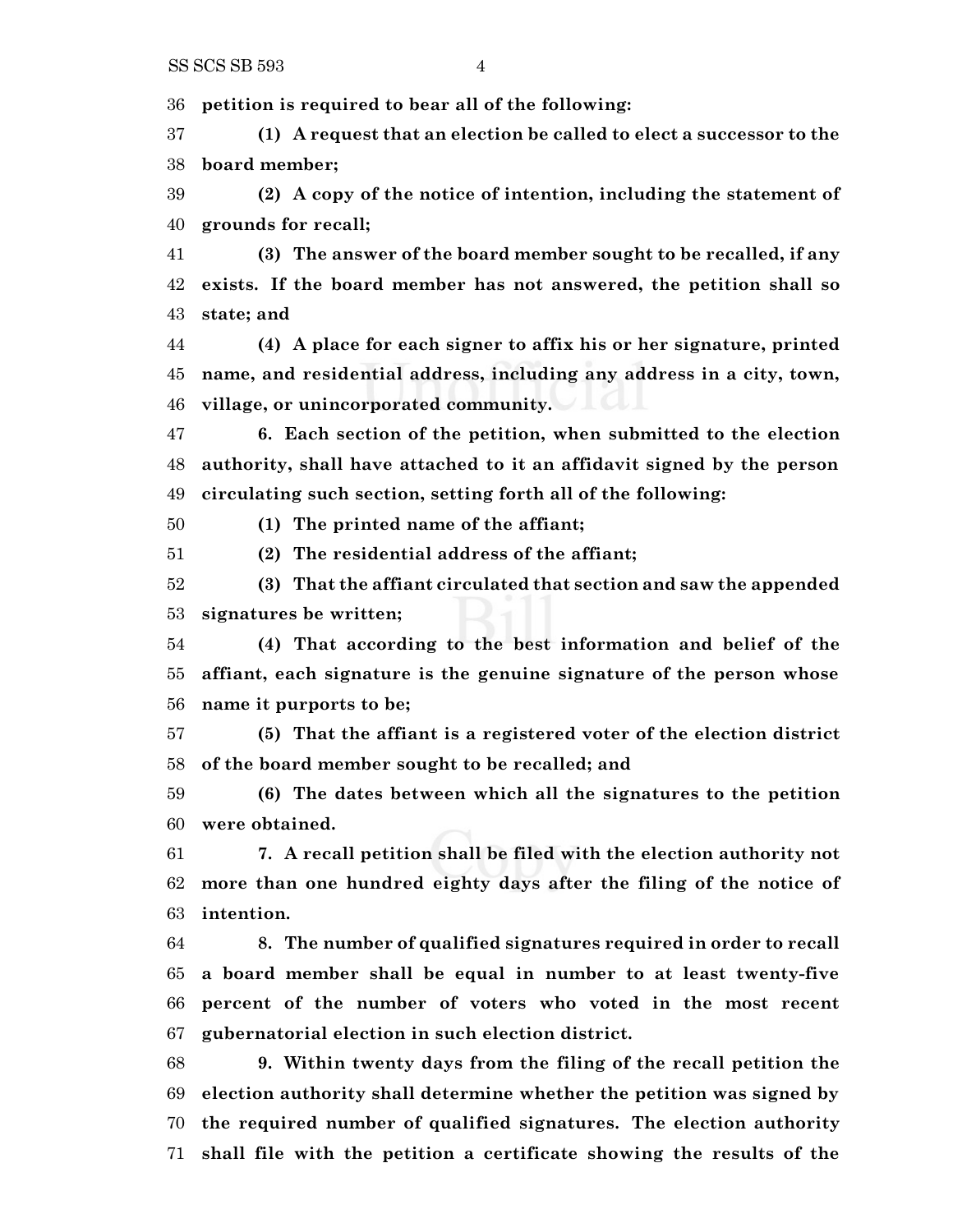**examination. The election authority shall give the proponents a copy of the certificate upon their request.**

 **10. If the election authority certifies the petition to be insufficient, it may be supplemented within ten days of the date of certification by filing additional petition sections containing all of the information required by this section. Within ten days after the supplemental copies are filed, the election authority shall file with them a certificate stating whether or not the petition as supplemented is sufficient.**

 **11. If the certificate shows that the petition as supplemented is insufficient, no action shall be taken on it; however, the petition shall remain on file.**

 **12. If the election authority finds the signatures on the petition, together with the supplementary petition sections, if any, to be sufficient, it shall submit its certificate as to the sufficiency of the petition to the emergency services board prior to its next meeting. The certificate shall contain:**

**(1) The name of the member whose recall is sought;**

**(2) The number of signatures required by law;**

**(3) The total number of signatures on the petition; and**

**(4) The number of valid signatures on the petition.**

 **13. Following the emergency services board's receipt of the certificate, the election authority shall order an election to be held on one of the election days specified in section 115.123. The election shall be held not less than forty-five days but not more than one hundred twenty days from the date the emergency services board receives the petition. Nominations for board membership openings under this section shall be made by filing a statement of candidacy with the election authority.**

 **14. At any time prior to forty-two days before the election, the member sought to be recalled may offer his or her resignation. If his or her resignation is offered, the recall question shall be removed from the ballot and the office declared vacant. The member who resigned shall not fill the vacancy, which shall be filled as otherwise provided by law.**

**15. The provisions of chapter 115 governing the conduct of**